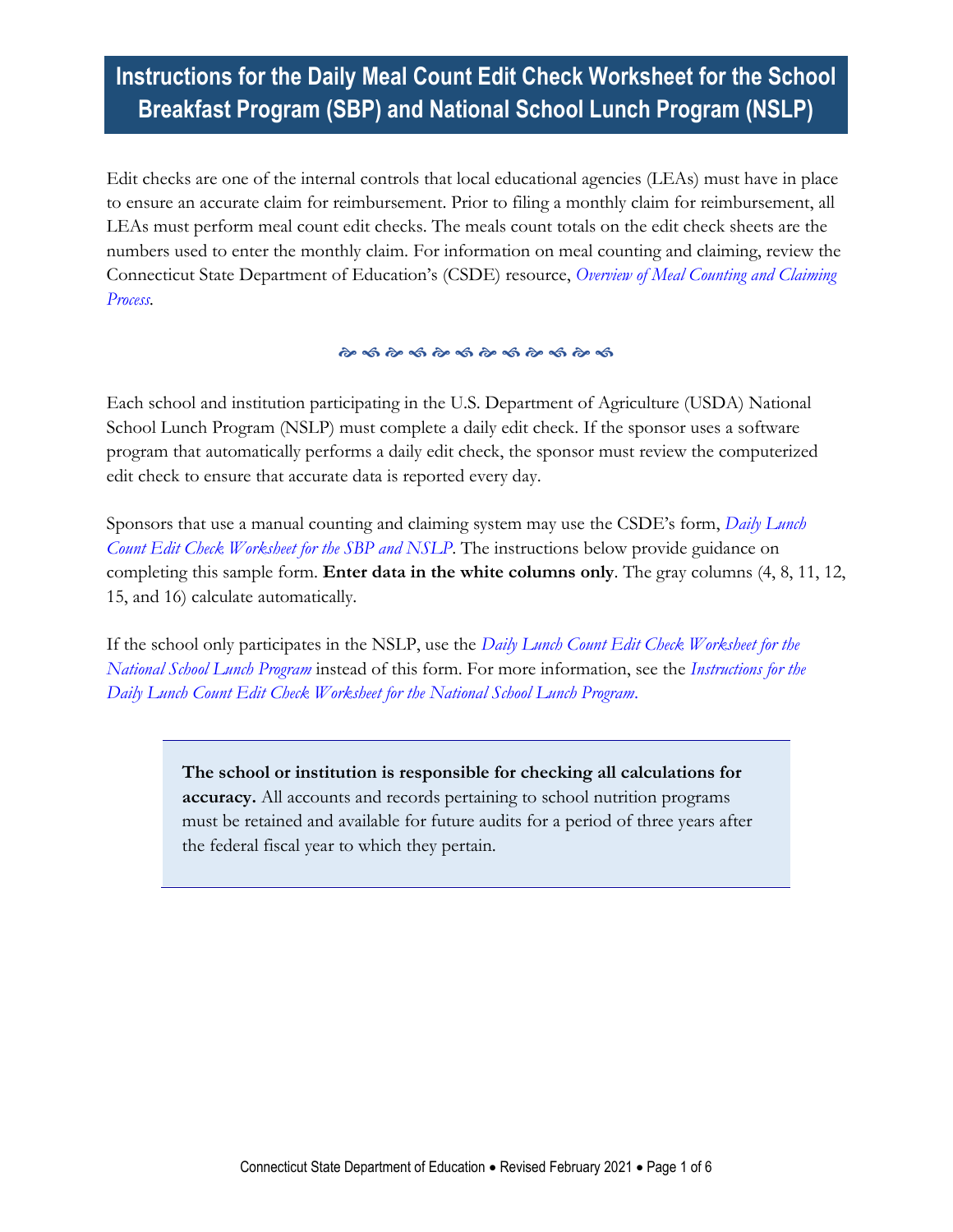#### **Attendance Factor**

The attendance factor (AF) is the percentage of students present at school on any given day, averaged over a month. It reflects the fact that not all students report to school each day, i.e., student daily attendance is not always 100 percent. The AF formula is:

| $A - B$ | $A =$ enrollment x days in the month |
|---------|--------------------------------------|
|         | $B =$ total absences for the month   |

For example, for the month of October, there are 20 days, the school has an enrollment of 520 students, and there are 300 student absences. The AF is 0.97.

 $10,400 - 300$  A = 10,400 (520 enrollment x 20 days in the month)  $10,400$  B = 300

Enter this number as a **decimal (e.g., 0.97)** in the orange box at the top right of the worksheet.

## **Column 1: Day of Month**

Enter each day's information on the corresponding date.

### **Column 2: Total Enrollment**

List the number of students enrolled in the school that have access to the NSLP or SBP. For example, if a school has Kindergarten classes that do not participate in the NSLP or SBP, do not include these students in the total enrollment.

## **Column 3: Free Eligible**

List the number of students who are eligible for free meals on the designated date. This number should represent the number of free-eligible students listed on the school's free and reduced benefit issuance document. This number can vary depending on the number of free-eligible students who are enrolled in the NSLP and SBP.

## **Column 4: Free Eligible X AF**

Multiply the number of free eligible students by the school's AF. This number will fluctuate based on the number of free-eligible students listed in column 3. *The worksheet will calculate this information.*

## **Column 5: Free Claimed Breakfast**

List the total number of free student breakfasts claimed on the designated date. The total number of free breakfasts claimed can **never** exceed the total number of free-eligible students in column 3 (Free Eligible). If the total number of free breakfasts claimed exceeds the number in column 4 (Free Eligible X AF) more than 50 percent of the time, the school must investigate and document in the comments section why this is occurring. *The number in column 5 will turn* **red** *if it exceeds the number in columns 3 or 4.*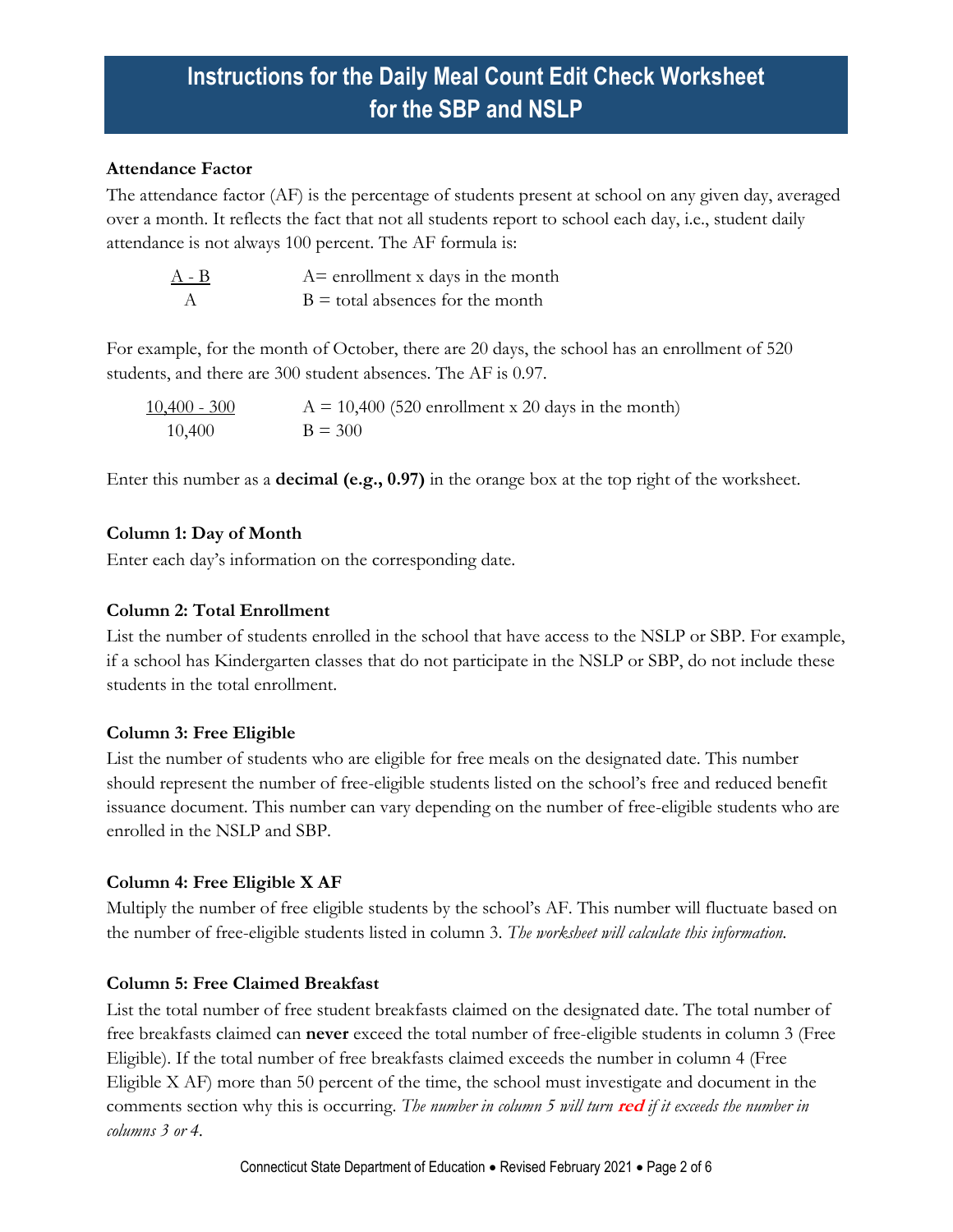#### **Column 6: Free Claimed Lunch**

List the total number of free student lunches claimed on the designated date. The total number of free lunches claimed can **never** exceed the total number of free-eligible students in column 3 (Free Eligible). If the total number of free lunches claimed exceeds the number in column 4 (Free Eligible X AF) more than 50 percent of the time, the school must investigate and document in the comments section why this is occurring. *The number in column 6 will turn* **red** *if it exceeds the number in columns 3 or 4.*

## **Column 7: Reduced Eligible**

List the number of students who are eligible for reduced meals on the designated date. This number should represent the number of reduced-eligible students listed on the school's free and reduced benefit issuance document. This number can vary depending on the number of reduced-eligible students who are enrolled in the NSLP and SBP.

## **Column 8: Reduced Eligible X AF**

Multiply the number of reduced-eligible students by the school's AF. This number will fluctuate based on the number of reduced-eligible students listed in column 7. The worksheet completes this calculation automatically. *The worksheet will calculate this information.*

## **Column 9: Reduced Claimed Breakfast**

List the total number of reduced-eligible student breakfasts served on the designated date. The total number of reduced breakfasts claimed can **never** exceed the number of reduced-eligible students in column 7 (Reduced Eligible). If the total number of reduced breakfasts claimed exceeds the number in column 8 (Reduced Eligible X AF) more than 50 percent of the time, the school must investigate and document in the comments section why this is occurring. *The number in column 9 will turn* **red** *if it exceeds the number in columns 7 or 8.*

## **Column 10: Reduced Claimed Lunch**

List the total number of reduced-eligible student lunches served on the designated date. The total number of reduced lunches claimed can **never** exceed the number of reduced-eligible students in column 7 (Reduced Eligible). If the total number of reduced lunches claimed exceeds the number in column 8 (Reduced Eligible X AF) more than 50 percent of the time, the school must investigate and document in the comments section why this is occurring. *The number in column 10 will turn* **red** *if it exceeds the number in columns 7 or 8.*

## **Column 11: Paid Eligible**

List the number of students who are eligible for paid meals on the designated date. This number should represent the total school enrollment minus free-eligible and reduced-eligible students. This number can vary depending on the number of paid students enrolled in the NSLP and SBP.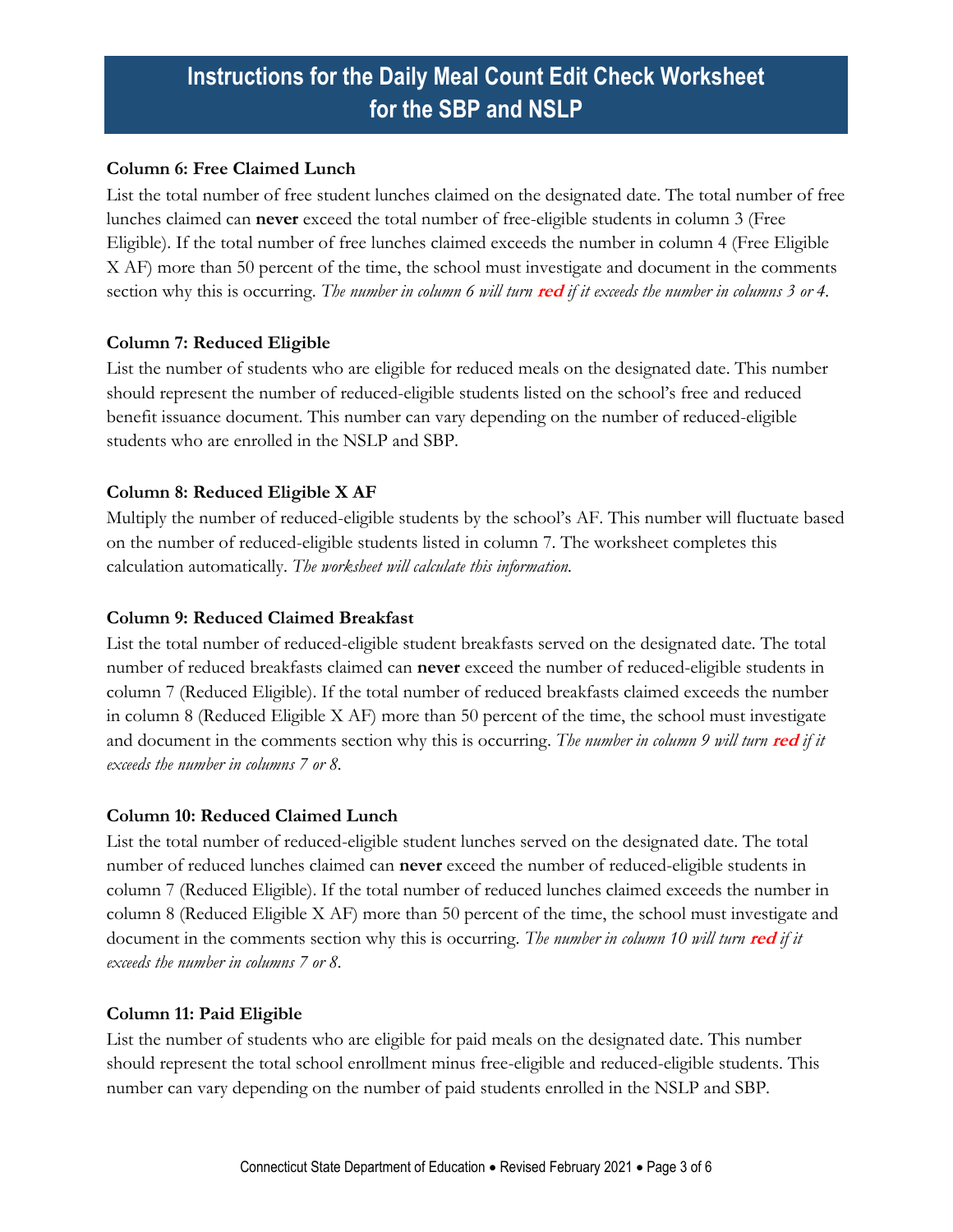#### **Column 12: Paid Eligible X AF**

Multiply the number of paid students by the school's AF. The number will fluctuate based on the number of paid students listed in column 11. *The worksheet will calculate this information.*

### **Column 13: Paid Claimed Breakfast**

List the total number of paid student breakfasts served on the designated date. The total number of paid breakfasts claimed can **never** exceed the number of paid-eligible students in column 11 (Paid Eligible). If the total number of paid breakfasts claimed exceeds the number in column 12 (Paid Eligible X AF) more than 50 percent of the time, the school must investigate and document in the comments section why this is occurring. *The number in column 13 will turn* **red** *if it exceeds the number in columns 11 or 12.*

### **Column 14: Paid Claimed Lunch**

List the total number of paid student lunches served on the designated date. The total number of paid lunches claimed can **never** exceed the number of paid-eligible students in column 11 (Paid Eligible). If the total number of paid lunches claimed exceeds the number in column 12 (Paid Eligible X AF) more than 50 percent of the time, the school must investigate and document in the comments section why this is occurring. *The number in column 13 will turn* **red** *if it exceeds the number in columns 11 or 12.*

#### **Column 15: Total Claimed Breakfast (5 + 9 + 13)**

Add the total student breakfasts claimed on the designated date, i.e., free breakfasts (column 5), reduced breakfasts (column 9) and paid breakfasts (column 13). *The worksheet will calculate this information.* The totals for free, reduced, and paid lunches must be recorded on the monthly claim for reimbursement.

#### **Column 16: Total Claimed Lunch (6 + 10 + 14)**

Add the total student breakfasts claimed on the designated date, i.e., free lunches (column 6), reduced lunches (column 10) and paid lunches (column 14). *The worksheet will calculate this information.* The totals for free, reduced, and paid lunches must be recorded on the monthly claim for reimbursement.

#### **Column 17: Comments**

Record anything unusual that may be reflected in the meals counts. For example, a school's breakfast counts dropped considerably because of a late opening due to inclement weather.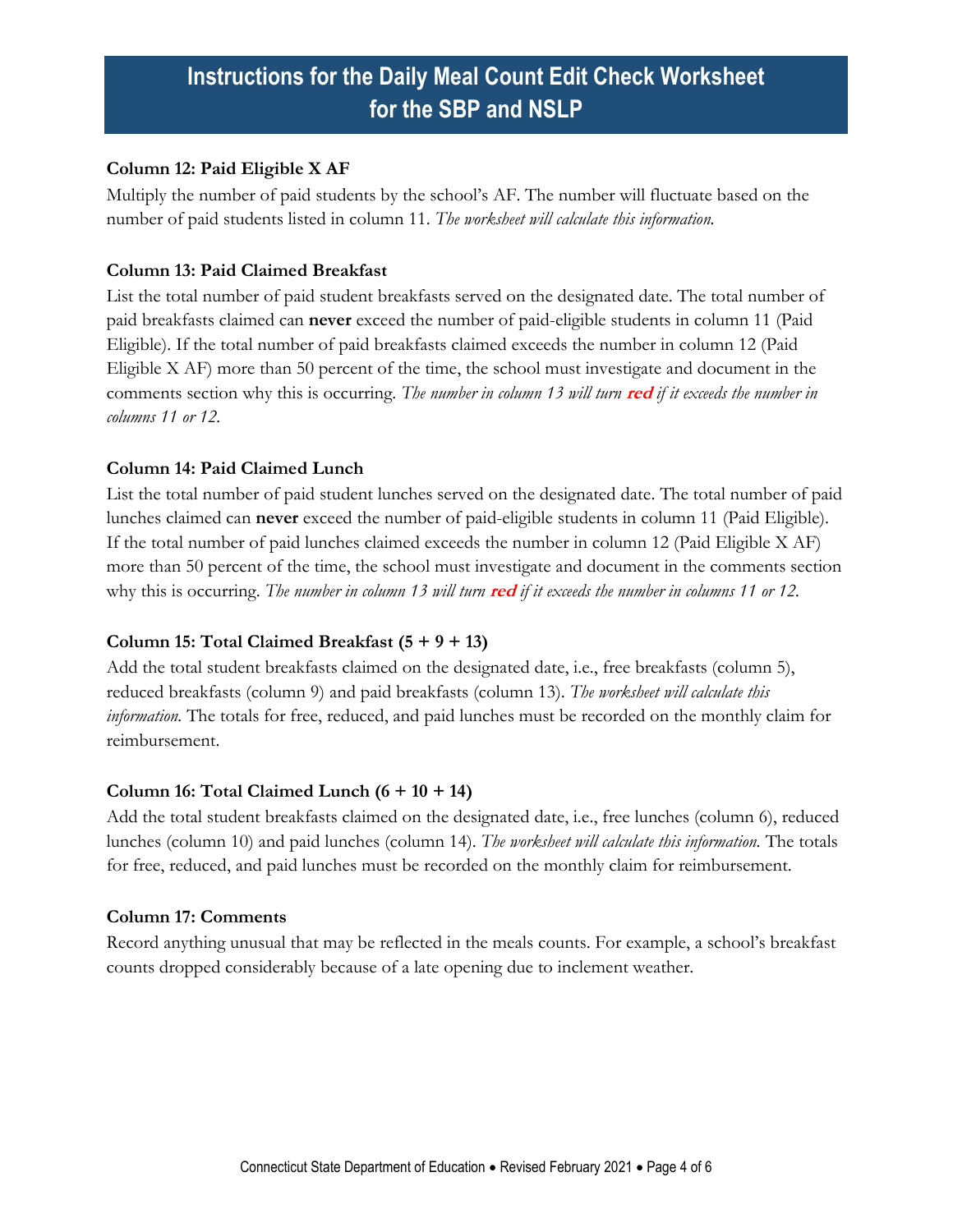#### **Totals for Breakfast**

In the last row after the 31<sup>st</sup> day of the month, add the total free breakfasts claimed (column 5) for the month. Add the total reduced breakfasts claimed (column 9) for the month. Add the total paid breakfasts claimed (column 13) for the month. Add the total breakfasts claimed (column 15) for the month. The sum of columns 5, 9, and 13 must equal the total listed in column 15. *The worksheet will calculate this information.*

#### **Totals for Lunch**

In the last row after the 31<sup>st</sup> day of the month, add the total free lunches claimed (column 6) for the month. Add the total reduced lunches claimed (column 10) for the month. Add the total paid lunches claimed (column 14) for the month. Add the total lunches claimed (column 15) for the month. The sum of columns 6, 10, and 14 must equal the total listed in column 16. *The worksheet will calculate this information.*

#### **Signature and date**

Sign and date the worksheet at the end of the month when all days are entered.